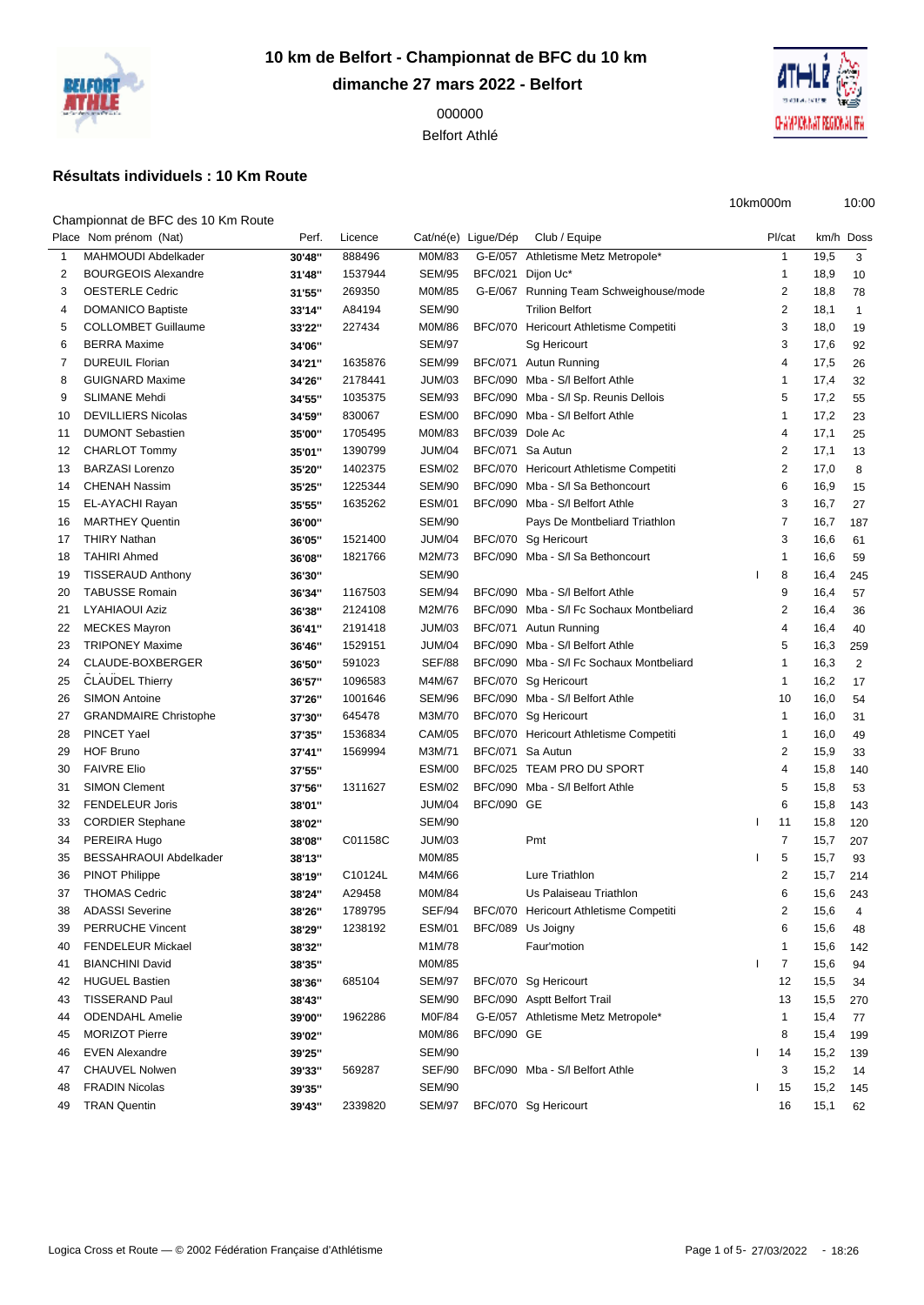| 50  | <b>PAPROKI Gerald</b>                          | 39'50" | 1656963 | M2M/77                  |                   | BFC/070 Sg Hericourt                     | 3                       | 15,1     | 265 |
|-----|------------------------------------------------|--------|---------|-------------------------|-------------------|------------------------------------------|-------------------------|----------|-----|
| 51  | <b>TERRIBLE Théo</b>                           | 39'50" |         | <b>CAM/06</b>           | <b>BFC/090 GE</b> |                                          | 2                       | 15,1     | 241 |
| 52  | <b>MAGNY Sylvain</b>                           | 39'52" | 2020328 | <b>SEM/93</b>           |                   | BFC/090 Mba - S/I Belfort Athle          | 17                      | 15,1     | 38  |
| 53  | <b>LAMIREL Philippe</b>                        | 39'55" |         | M3M/68                  |                   |                                          | 3                       | 15,0     | 173 |
| 54  | <b>VERDAN Jeremy</b>                           | 40'00" | 323559  | <b>SEM/89</b>           |                   | BFC/090 Mba - S/I Sp. Reunis Dellois     | 18                      | 15,0     | 64  |
| 55  | PHEULPIN Olivier                               | 40'02" |         | M3M/70                  | <b>BFC/090 GE</b> |                                          | 4                       | 15,0     | 209 |
| 56  | <b>MARTINEZ Mickael</b>                        | 40'03" |         | <b>SEM/96</b>           |                   |                                          | 19                      | 15,0     | 189 |
| 57  | <b>RACORDON Gaelle</b>                         | 40'09" | 1630932 | M0F/85                  |                   | G-E/068 Eha - S/I Altkirch Athle Sundgau | $\overline{c}$          | 14,9     | 79  |
| 58  | COTTARD Jean-francois                          | 40'13" | 818636  | M5M/60                  |                   | BFC/070 Luxeuil Athle 70                 | 1                       | 14,9     | 21  |
| 59  | <b>RENCK Claudine</b>                          | 40'28" | 722237  | M3F/70                  |                   | G-E/068 Eha - S/I Us Thann Athletisme    | 1                       | 14,8     | 81  |
| 60  | <b>RENCK Michel</b>                            | 40'29" | 884682  | M4M/67                  |                   | G-E/068 Entente De Haute Alsace*         | 3                       | 14,8     | 80  |
| 61  | DAVID Arnaud                                   | 40'32" |         | <b>M0M/87</b>           |                   |                                          | 9                       | 14,8     | 123 |
| 62  | <b>TROUSSELOT Damien</b>                       | 40'59" |         | M1M/82                  |                   |                                          | $\overline{\mathbf{c}}$ | 14,6     | 248 |
| 63  | <b>PAWLY Fabrice</b>                           | 41'06" | 308271  | M4M/67                  |                   | BFC/070 Hericourt Athletisme Competiti   | 4                       | 14,6     | 47  |
| 64  | <b>GORJUP Jeremy</b>                           | 41'11" | 1231170 | ESM/01                  |                   | BFC/090 Ac Chatenois-les-forges          | 7                       | 14,6     | 30  |
| 65  | <b>GARCIA Jules</b>                            |        |         | <b>SEM/99</b>           | <b>BFC/090 GE</b> |                                          | 20                      | 14,5     |     |
|     |                                                | 41'21" |         |                         |                   |                                          |                         |          | 150 |
| 66  | THIEBAUTGEORGES Julien<br><b>VARGA Laurent</b> | 41'38" | 2162537 | M1M/82                  |                   | BFC/090 Ac Chatenois-les-forges          | 3                       | 14,4     | 60  |
| 67  |                                                | 41'45" |         | M3M/72<br><b>SEM/90</b> |                   |                                          | 5<br>21                 | 14,4     | 254 |
| 68  | LE TALLEC Yoann                                | 41'46" |         |                         |                   |                                          |                         | 14,4     | 175 |
| 69  | <b>PINCET Nicolas</b>                          | 42'07" | 1818276 | M3M/69                  |                   | BFC/070 Hericourt Athletisme Competiti   | 6                       | 14,2     | 212 |
| 70  | DORIOL Julien                                  | 42'34" |         | M0M/83                  |                   | Hnfc                                     | 10                      | 14,1     | 135 |
| 71  | SERRA Jean-michel                              | 42'36" | 472462  | M4M/63                  |                   | BFC/090 Mba - S/I Fc Sochaux Montbeliard | 5                       | 14,1     | 233 |
| 72  | PECRIAUX Fanny                                 | 42'46" | B91378C | <b>SEF/97</b>           |                   | Lure Triathlon                           | $\overline{4}$          | 14,0     | 205 |
| 73  | <b>BERTRAND Arnaud</b>                         | 42'46" | 2242593 | M2M/75                  |                   | BFC/090 Ac Chatenois-les-forges          | 4                       | 14,0     | 9   |
| 74  | MOUADJI Adil                                   | 42'58" | 1637483 | <b>ESM/02</b>           |                   | BFC/090 Mba - S/I Sa Bethoncourt         | 8                       | 14,0     | 44  |
| 75  | <b>ROTH Alain</b>                              | 43'04" | 1362583 | M3M/70                  |                   | BFC/025 Dsa - S/I Asm Isle Sur Le Doubs  | 7                       | 13,9     | 52  |
| 76  | <b>ESTEVE Vanessa</b>                          | 43'07" | 2071695 | M1F/82                  |                   | BFC/090 Mba - S/I Belfort Athle          | 1                       | 13,9     | 28  |
| 77  | POIROT Johann                                  | 43'10" |         | <b>ESM/00</b>           |                   |                                          | 9                       | 13,9     | 216 |
| 78  | <b>BOURDENET Benoit</b>                        | 43'14" |         | M1M/80                  |                   | <b>Trail Belfort Marathon</b>            | 4                       | 13,9     | 99  |
| 79  | <b>BARBIER Nicolas</b>                         | 43'24" |         | M3M/72                  |                   | Hnfc                                     | 8                       | 13,8     | 89  |
| 80  | <b>SLIMANE Azzedine</b>                        | 43'28" | 109807  | M5M/62                  |                   | BFC/090 Mba - S/I Sp. Reunis Dellois     | $\overline{2}$          | 13,8     | 56  |
| 81  | HAISMANN Jean-luc                              | 43'28" | 1639616 | M4M/65                  |                   | G-E/068 Eha - S/I Us Thann Athletisme    | 6                       | 13,8     | 70  |
| 82  | <b>RAVON Philippe</b>                          | 43'39" |         | M3M/69                  |                   |                                          | 9                       | 13,7     | 223 |
| 83  | <b>SLIMANE Sofia</b>                           | 43'51" | 685166  | <b>SEF/91</b>           |                   | I-F/094 Asa Maisons-alfort               | 5                       | 13,7     | 83  |
| 84  | <b>BURRIER Antoine</b>                         | 43'58" |         | M1M/78                  | <b>BFC/090</b>    |                                          | 5                       | 13,6     | 105 |
| 85  | <b>OVAREZ Bastien</b>                          | 44'02" |         | <b>SEM/96</b>           |                   | Retina France                            | 22                      | 13,6     | 204 |
| 86  | LE VAN BAY Jeremy                              | 44'08" |         | <b>SEM/89</b>           |                   | BFC/090 TEAM PRO DU SPORT                | 23                      | 13,6     | 176 |
| 87  | <b>TAHAROUNT Tassadit</b>                      | 44'15" | 1370191 | M2F/77                  |                   | BFC/090 Mba - S/I Sa Bethoncourt         | 1                       | 13,6     | 58  |
| 88  | ZAUGG Jean-claude                              | 44'15" | 247448  | M5M/61                  |                   | BFC/090 Mba - S/I Sp. Reunis Dellois     | 3                       | 13,6     | 66  |
| 89  | SANGLARD Cyrille                               | 44'23" |         | M2M/75                  |                   | Csa Ba 116                               | 5                       | 13,5 230 |     |
| 90  | ROBERT Jean-claude                             | 44'27" |         | M2M/74                  | <b>BFC/070</b>    |                                          | 6                       | 13,5     | 224 |
| 91  | <b>ESPITALIER Daniel</b>                       | 44'36" |         | M3M/71                  |                   |                                          | 10                      | 13,5     | 138 |
| 92  | <b>RAMBUR Aymeric</b>                          | 45'11" | 521297  | <b>SEM/89</b>           |                   | BFC/090 Ac Chatenois-les-forges          | 24                      | 13,3     | 51  |
| 93  | <b>GILLOT Romain</b>                           | 45'13" |         | M0M/86                  | <b>BFC/090 GE</b> |                                          | 11                      | 13,3     | 153 |
| 94  | FRIZON Jean-marie                              | 45'21" |         | M5M/59                  |                   |                                          | 4                       | 13,2     | 147 |
| 95  | <b>HILDENBRAND Serge</b>                       | 45'31" | 1546474 | M4M/63                  |                   | G-E/068 Eha - S/I Us Thann Athletisme    | 7                       | 13,2     | 71  |
| 96  | <b>CHARLOT Eric</b>                            | 45'31" |         | M4M/65                  |                   |                                          | 8                       | 13,2     | 112 |
| 97  | <b>VANNIER Matthieu</b>                        |        |         | <b>SEM/89</b>           |                   | Hnfc                                     | 25                      | 13,2     |     |
|     | <b>KOLB Frederic</b>                           | 45'33" |         |                         |                   |                                          |                         |          | 253 |
| 98  |                                                | 45'49" | 2380226 | M1M/79                  |                   | G-E/068 Eha - S/I Us Thann Athletisme    | 6                       | 13,1     | 72  |
| 99  | <b>COLLOMBET Jacques</b>                       | 45'52" | 917475  | M6M/55                  |                   | BFC/070 Hericourt Athletisme Competiti   | 1                       | 13,1     | 18  |
|     | 100 VANDELLE Frederic                          | 45'55" | 1216258 | M2M/77                  |                   | BFC/090 Ac Chatenois-les-forges          | 7                       | 13,1     | 227 |
| 101 | <b>MURY Guillaume</b>                          | 45'55" |         | <b>ESM/02</b>           | <b>BFC/090 GE</b> |                                          | 10                      | 13,1     | 201 |
|     | 102 MURY Sebastien                             | 45'56" |         | JUM/04                  | <b>BFC/090 GE</b> |                                          | 8                       | 13,1     | 200 |
|     | 103 HUMBERT Vivian                             | 46'02" |         | <b>SEM/89</b>           |                   |                                          | 26                      | 13,0     | 168 |
|     | 104 VANDEMEULEBROUCKE                          | 46'13" |         | M1F/80                  |                   | <b>Trilion Belfort</b>                   | 2                       | 13,0     | 252 |
|     | 105 VAN DE WOESTYNE                            | 46'13" | C05731C | M0M/85                  |                   | Tri Lion Belfort                         | 12                      | 13,0     | 251 |
|     | 106 EL KHATTABI Aymane                         | 46'14" |         | <b>SEM/98</b>           | <b>BFC/090 GE</b> |                                          | 27                      | 13,0     | 136 |
|     | 107 MONNET Solene                              | 46'16" | 1305089 | SEF/94                  |                   | BFC/090 Mba - S/I Belfort Athle          | 6                       | 13,0     | 43  |
|     | 108 TISSERAND Cindy                            | 46'16" |         | <b>SEF/88</b>           |                   |                                          | 7                       | 13,0     | 244 |
|     | 109 ANCEL Thierry                              | 46'22" | 2339586 | M3M/68                  |                   | BFC/090 Mba - S/I Belfort Athle          | 11                      | 12,9     | 5   |
|     | 110 MOUADJI Nadir                              | 46'38" | 538383  | <b>SEM/94</b>           |                   | BFC/090 Mba - S/I Sa Bethoncourt         | 28                      | 12,9     | 45  |
|     |                                                |        |         |                         |                   |                                          |                         |          |     |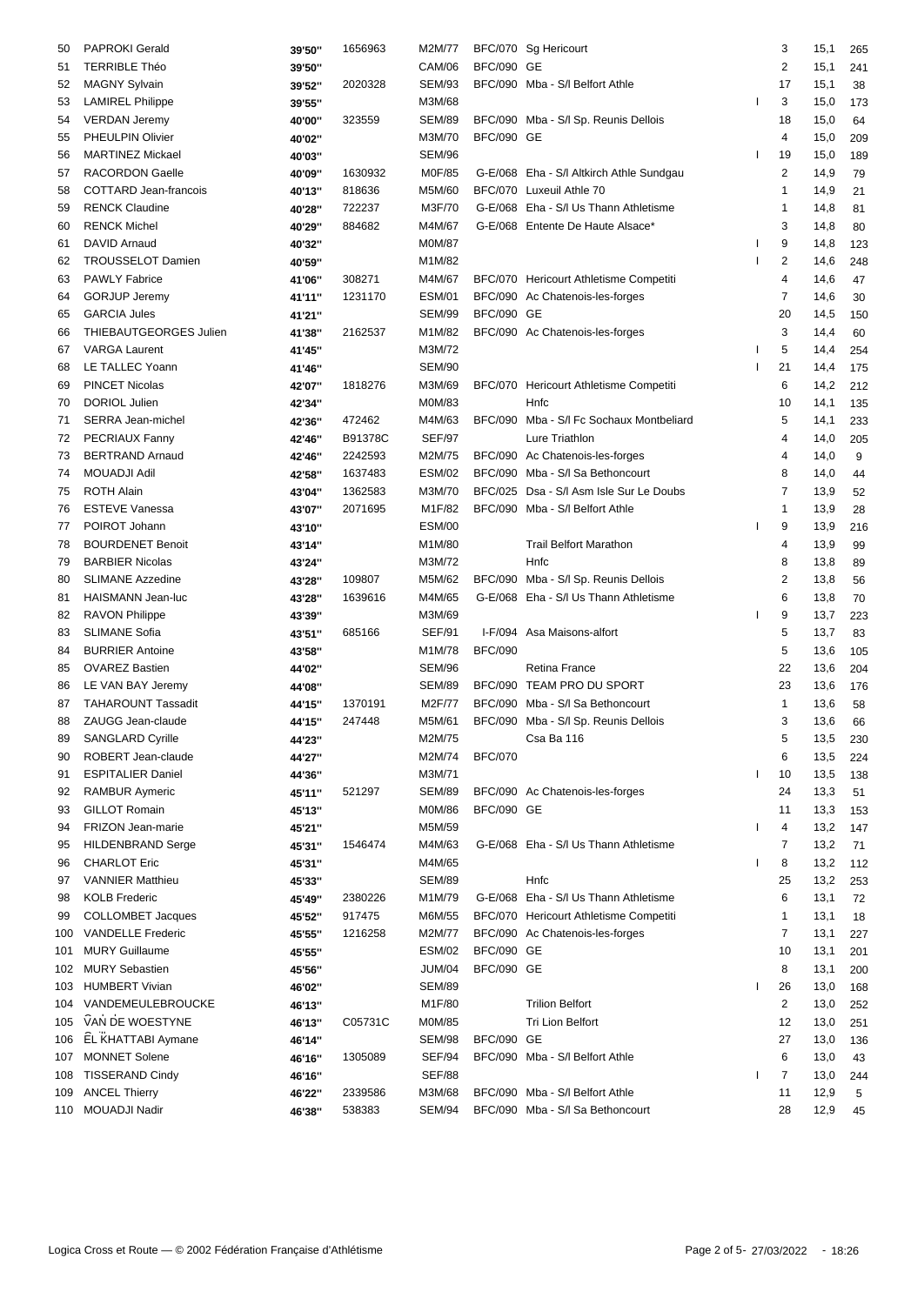| 111 | <b>STEHLIN Pierre</b>       | 46'41" | 603210  | M5M/62           |                   | BFC/070 Sg Hericourt                   |    | 5            | 12,9 | 236 |
|-----|-----------------------------|--------|---------|------------------|-------------------|----------------------------------------|----|--------------|------|-----|
| 112 | <b>BELORGEY Fabien</b>      | 46'44" |         | M1M/79           |                   |                                        | I  | 7            | 12,8 | 91  |
| 113 | <b>CHARLOT Custodia</b>     | 46'46" | 1978961 | M3F/69           | BFC/071 Sa Autun  |                                        |    | 2            | 12,8 | 111 |
| 114 | <b>MECHIN Dominique</b>     | 46'47" |         | M5M/61           |                   |                                        | ı  | 6            | 12,8 | 193 |
| 115 | <b>BRASLERET Julie</b>      | 46'52" |         | M1F/79           |                   |                                        | J. | 3            | 12,8 | 103 |
| 116 | <b>DIDDEN Antoine</b>       | 46'57" |         | <b>SEM/98</b>    |                   |                                        |    | 29           | 12,8 | 131 |
| 117 | <b>DOUTRE Stephane</b>      | 47'04" | 1660641 | M2M/75           |                   | BFC/090 Mba - S/I Sp. Reunis Dellois   |    | 8            | 12,7 | 24  |
| 118 | DROZ-BARTHOLET Clément      | 47'05" |         | <b>SEM/89</b>    | <b>BFC/090</b>    |                                        |    | 30           | 12,7 | 269 |
| 119 | <b>GLE Christophe</b>       | 47'05" |         | M0M/84           | <b>BFC/090 GE</b> |                                        |    | 13           | 12,7 | 155 |
| 120 | <b>MARTINEZ Anne</b>        | 47'06" | 2340125 | M0F/83           |                   | BFC/090 Mba - S/I Ac Audincourt        |    | 3            | 12,7 | 191 |
| 121 | <b>HEIDET Regis</b>         |        |         | M3M/69           |                   | Sdis 90                                |    | 12           | 12,7 |     |
|     | <b>STABILE Lionel</b>       | 47'08" |         |                  | <b>BFC/090</b>    |                                        |    | 9            |      | 167 |
| 122 | SIMOES-GOMES Daniel         | 47'10" |         | M2M/75<br>M2M/74 |                   |                                        |    |              | 12,7 | 264 |
| 123 |                             | 47'15" | 2050055 |                  |                   | BFC/090 Ac Chatenois-les-forges        |    | 10           | 12,7 | 234 |
| 124 | <b>CHEVAUX Anais</b>        | 47'16" | 1415583 | <b>JUF/04</b>    |                   | BFC/071 Autun Running                  |    | 1            | 12,7 | 16  |
| 125 | <b>GHERBI Ahmed</b>         | 47'20" | 2080036 | M3M/71           |                   | BFC/090 Mba - S/I Sp. Reunis Dellois   |    | 13           | 12,7 | 152 |
| 126 | <b>BRODIER Chloe</b>        | 47'31" |         | <b>SEF/96</b>    |                   |                                        |    | 8            | 12,6 | 104 |
| 127 | <b>ERHART Theo</b>          | 47'36" |         | <b>SEM/95</b>    |                   |                                        |    | 31           | 12,6 | 137 |
| 128 | DANNER Jean-michel          | 47'52" |         | M0M/83           |                   |                                        |    | 14           | 12,5 | 122 |
| 129 | CAVALERI Angelo             | 48'08" | 2073714 | M8M/47           |                   | G-E/057 Athle Sports Sarreguemines Arr |    | 1            | 12,5 | 69  |
| 130 | SAMIR Hajar (Mar)           | 48'32" |         | <b>SEF/98</b>    |                   |                                        |    | 9            | 12,4 | 229 |
| 131 | <b>ZERIGAT Maelys</b>       | 48'42" | 1601490 | CAF/06           |                   | BFC/090 Mba - S/I Belfort Athle        |    | $\mathbf{1}$ | 12,3 | 67  |
| 132 | <b>BONTEMPS Frederic</b>    | 48'42" |         | M1M/79           |                   | <b>Trail De Maiche</b>                 |    | 8            | 12,3 | 96  |
| 133 | <b>LARRIERE</b> Onesie      | 48'48" | 2208101 | <b>ESF/02</b>    |                   | BFC/090 Mba - S/I Belfort Athle        |    | 1            | 12,3 | 35  |
| 134 | <b>WIRZ Martial</b>         | 48'48" | 1378962 | M4M/67           |                   | BFC/090 Mba - S/I Belfort Athle        |    | 9            | 12,3 | 65  |
| 135 | LOYSEAU David               | 48'55" |         | <b>SEM/88</b>    |                   |                                        | J. | 32           | 12,3 | 181 |
| 136 | <b>PERA Pauline</b>         | 48'57" |         | <b>SEF/99</b>    |                   |                                        |    | 10           | 12,3 | 206 |
| 137 | PINGON Jeremy               | 49'10" |         | M1M/80           | <b>BFC/070 GE</b> |                                        |    | 9            | 12,2 | 213 |
| 138 | <b>DOUVILLE Cyril</b>       | 49'13" |         | M1M/82           |                   | BFC/090 TEAM PRO DU SPORT              |    | 10           | 12,2 | 260 |
| 139 | <b>MARCONNET Lionel</b>     | 49'19" |         | M3M/71           |                   |                                        | ı  | 14           | 12,2 | 186 |
| 140 | <b>PAPROKI Candice</b>      | 49'24" | 1659497 | CAF/06           |                   | BFC/070 Sg Hericourt                   |    | 2            | 12,1 | 185 |
| 141 | SALGADO Matthias (Por)      | 49'27" |         | SEM/94           |                   |                                        |    | 33           | 12,1 | 228 |
| 142 | <b>FRIZON Vincent</b>       | 49'38" |         | M2M/77           | <b>BFC/090 GE</b> |                                        |    | 11           | 12,1 | 146 |
| 143 | <b>BARRERA Juan</b>         | 49'47" |         | M1M/79           | <b>BFC/090 GE</b> |                                        |    | 11           | 12,1 | 90  |
| 144 | <b>ALKHATIB Ali</b>         | 49'49" |         | M3M/72           | <b>BFC/090</b>    |                                        |    | 15           | 12,0 | 266 |
| 145 | GUJRATHI Bhakti (Ind)       | 49'51" |         | M1F/81           |                   | <b>Trilion Belfort</b>                 |    | 4            | 12,0 | 164 |
| 146 | PY Sylvain                  | 49'55" | 2117479 | <b>SEM/90</b>    |                   | BFC/090 Mba - S/I Belfort Athle        |    | 34           | 12,0 | 219 |
| 147 | <b>TRIPP Nadege</b>         | 50'11" |         | M1F/81           |                   |                                        |    | 5            | 12,0 | 247 |
| 148 | <b>NORD David</b>           | 50'24" | 2424610 | <b>SEM/98</b>    |                   | G-E/068 Eha - S/I Us Thann Athletisme  |    | 35           | 11,9 | 76  |
|     | 149 GRANDGUILLAUME Cedric   | 50'39" |         | M0M/83           |                   | Run In Champagney                      |    | 15           | 11,8 | 158 |
|     | 150 CLAYEUX Thomas          | 50'46" |         | <b>SEM/90</b>    |                   |                                        |    | 36           | 11,8 | 119 |
| 151 | <b>AUBERT Delphine</b>      | 50'49" |         | M3F/70           |                   |                                        |    | 3            | 11,8 | 87  |
| 152 | <b>LORET Yves</b>           | 51'00" |         | M4M/66           |                   | Bourguirun                             |    | 10           | 11,8 | 179 |
| 153 | <b>CELLIER Romuald</b>      | 51'00" | A38155C | M2M/73           |                   | Groupe Triathlon Vesoul Haute          |    | 12           | 11,8 | 107 |
| 154 | <b>MHAMADI Elazize</b>      | 51'05" |         | SEM/94           |                   |                                        |    | 37           | 11,7 | 195 |
| 155 | CHARDENOUX David            | 51'05" |         | M2M/76           |                   |                                        | J. | 13           | 11,7 | 110 |
| 156 | <b>STABILE Marie</b>        |        |         | M1F/79           | <b>BFC/090</b>    |                                        |    | 6            | 11,7 | 218 |
|     |                             | 51'19" | 2432466 | <b>SEF/89</b>    |                   | BFC/090 Mba - S/I Sp. Reunis Dellois   |    | 11           |      |     |
| 157 | <b>BARTHOD-MALAT Sophie</b> | 51'22" |         | M7M/49           |                   |                                        |    | 1            | 11,7 | 271 |
| 158 | <b>CARRARA Christian</b>    | 51'25" | 1796210 |                  |                   | BFC/070 Sg Hericourt                   |    |              | 11,7 | 11  |
| 159 | <b>FAUVEE Philippe</b>      | 51'34" |         | M4M/67           | <b>BFC/090 GE</b> |                                        |    | 11           | 11,6 | 141 |
| 160 | <b>MOUADJI Nordine</b>      | 51'50" | 480444  | M3M/71           |                   | BFC/090 Mba - S/I Sa Bethoncourt       |    | 16           | 11,6 | 46  |
| 161 | <b>GAINET Clemence</b>      | 51'52" |         | SEF/90           |                   |                                        | ı  | 12           | 11,6 | 149 |
| 162 | <b>GUITTARD Catherine</b>   | 51'53" |         | M0F/83           |                   |                                        |    | 4            | 11,6 | 163 |
| 163 | <b>GODIN Pascal</b>         | 52'01" |         | M3M/69           |                   |                                        | J. | 17           | 11,5 | 156 |
| 164 | <b>VORNETTI Christophe</b>  | 52'03" |         | M2M/73           |                   |                                        |    | 14           | 11,5 | 256 |
| 165 | CHAIGNOT Jean-philippe      | 52'10" |         | M3M/72           |                   |                                        |    | 18           | 11,5 | 108 |
| 166 | <b>MAIRE Emmanuel</b>       | 52'21" |         | M2M/76           |                   |                                        |    | 15           | 11,5 | 183 |
| 167 | <b>RAHMEH Frederic</b>      | 52'45" |         | M4M/66           |                   |                                        |    | 12           | 11,4 | 220 |
| 168 | <b>CARDOT Fabien</b>        | 53'06" |         | M1M/79           | <b>BFC/070 GE</b> |                                        |    | 12           | 11,3 | 106 |
| 169 | <b>OLIVIER Yann</b>         | 53'13" |         | M4M/66           | ARA/038           |                                        |    | 13           | 11,3 | 203 |
| 170 | <b>BLIN Nathalie</b>        | 53'28" |         | M3F/69           |                   |                                        |    | 4            | 11,2 | 95  |
| 171 | <b>TARDIEU Suzy</b>         | 53'32" |         | SEF/92           | BFC/070 GE        |                                        |    | 13           | 11,2 | 239 |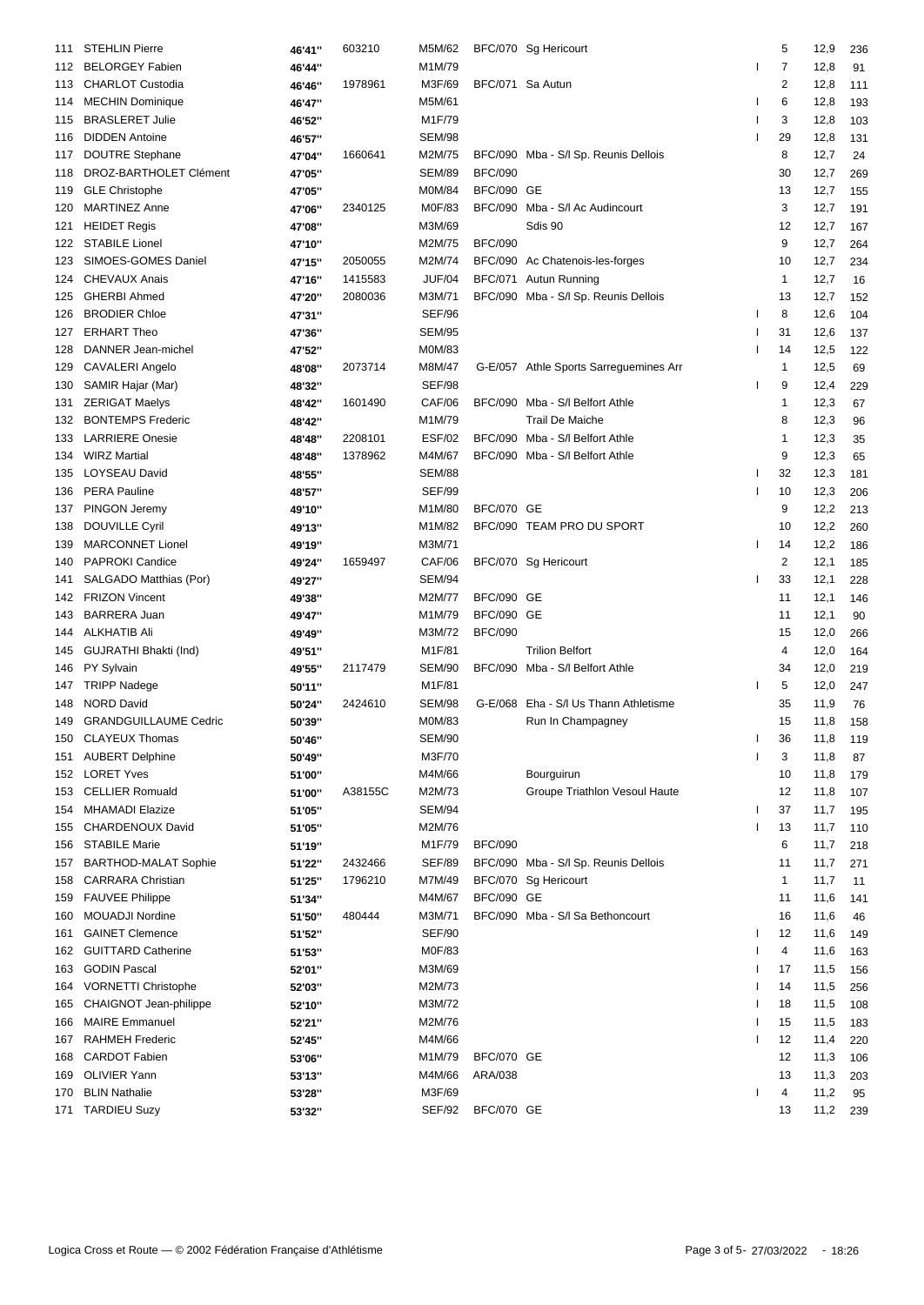| 172 | <b>CLAYEUX Pierre</b>                            | 53'34"   |         | M4M/64        | <b>BFC/090 GE</b>                   |                                            |   | 14             | 11,2 | 118 |
|-----|--------------------------------------------------|----------|---------|---------------|-------------------------------------|--------------------------------------------|---|----------------|------|-----|
| 173 | <b>GRANDJEAN Valerie</b>                         | 53'36"   |         | M2F/73        |                                     |                                            |   | 2              | 11,2 | 159 |
| 174 | <b>DEMET Bertille</b>                            | 53'38"   |         | <b>SEF/98</b> |                                     |                                            |   | 14             | 11,2 | 127 |
| 175 | DEVAUX Jean Jacques                              | 53'40"   |         | M4M/66        |                                     |                                            | ı | 15             | 11,2 | 129 |
| 176 | <b>VIEL Guillaume</b>                            | 53'57"   |         | M2M/77        |                                     |                                            | ı | 16             | 11,1 | 255 |
| 177 | PHEULPIN Stephanie                               | 53'58"   |         | M2F/74        | <b>BFC/090 GE</b>                   |                                            |   | 3              | 11,1 | 210 |
| 178 | <b>VACELET Pascal</b>                            | 54'06"   |         | M3M/71        |                                     |                                            |   | 19             | 11,1 | 250 |
| 179 | <b>TRIMAILLE Ludivine</b>                        | 54'42"   |         | <b>SEF/98</b> |                                     |                                            |   | 15             | 11,0 | 246 |
| 180 | <b>LAURENT Pierre</b>                            | 54'43"   |         | <b>SEM/89</b> | <b>BFC/090 GE</b>                   |                                            |   | 38             | 11,0 | 174 |
| 181 | <b>BEZILLE Didier</b>                            | 54'43"   |         | <b>M0M/86</b> | G-E/068                             |                                            |   | 16             | 11,0 | 261 |
| 182 | <b>SARTORIO Davy</b>                             | 54'44"   |         | <b>SEM/89</b> |                                     |                                            |   | 39             | 11,0 | 231 |
| 183 | <b>MIOLIN Veronique</b>                          | 54'48"   | 2173232 | M2F/75        |                                     | G-E/068 Eha - S/I Us Thann Athletisme      |   | $\overline{4}$ | 10,9 | 75  |
| 184 | <b>BOURGOIN Emilie</b>                           | 54'50"   |         | M1F/78        |                                     |                                            | ı | 7              | 10,9 | 101 |
| 185 | <b>MARTINEZ Vincent</b>                          | 54'57"   |         | <b>SEM/99</b> | <b>BFC/070 GE</b>                   |                                            |   | 40             | 10,9 | 190 |
| 186 | <b>GACOIN Benjamin</b>                           | 54'58"   |         | M1M/81        |                                     |                                            | L | 13             | 10,9 | 148 |
|     | <b>PIOT Celine</b>                               |          |         | M1F/82        |                                     |                                            |   | 8              | 10,9 |     |
| 187 |                                                  | 54'58"   |         |               |                                     |                                            |   |                |      | 215 |
| 188 | <b>LECAT Alexandre</b>                           | 55'09"   | 484691  | M2M/77        |                                     | BFC/070 Hericourt Athletisme Competiti     |   | 17             | 10,9 | 177 |
| 189 | RAUZIER Pascal                                   | 55'10"   |         | M3M/71        | <b>BFC/070</b><br><b>BFC/090 GE</b> |                                            |   | 20             | 10,9 | 222 |
| 190 | CHIMEDTSEREN Michidmaa                           | 55'36"   |         | M1F/81        |                                     |                                            |   | 9              | 10,8 | 113 |
| 191 | <b>KARLE Muriel</b>                              | 55'40"   |         | M2F/77        |                                     |                                            |   | 5              | 10,8 | 171 |
| 192 | <b>POUPON Charlotte</b>                          | 55'54"   |         | <b>JUF/04</b> | <b>BFC/090 GE</b>                   |                                            |   | $\overline{2}$ | 10,7 | 217 |
| 193 | <b>FERRANDON Anne-laure</b>                      | 56'17"   |         | M0F/83        |                                     |                                            |   | 5              | 10,7 | 144 |
| 194 | MANCASSOLA Julie                                 | 56'18"   |         | M1F/81        | <b>BFC/090</b>                      |                                            |   | 10             | 10,7 | 184 |
| 195 | <b>MICHEL Muriel</b>                             | 56'20"   |         | M1F/79        |                                     |                                            |   | 11             | 10,7 | 197 |
| 196 | BAHIDA Sanae (Mar)                               | 56'22"   |         | <b>SEF/89</b> |                                     | Hnfc                                       |   | 16             | 10,6 | 88  |
| 197 | <b>TAMBOUR Justine</b>                           | 57'00"   |         | <b>SEF/97</b> |                                     |                                            |   | 17             | 10,5 | 238 |
| 198 | <b>BOURDAILLET Thomas</b>                        | 57'01"   |         | <b>SEM/88</b> | <b>BFC/090 GE</b>                   |                                            |   | 41             | 10,5 | 98  |
| 199 | <b>HEBEISEN Helene</b>                           | 57'05"   |         | M1F/82        |                                     |                                            |   | 12             | 10,5 | 166 |
| 200 | <b>DOMON Kevin</b>                               | 57'24"   |         | M0M/84        |                                     |                                            |   | 17             | 10,5 | 134 |
| 201 | TAVI Johanna (Hun)                               | 57'41"   |         | <b>CAF/05</b> |                                     |                                            |   | 3              | 10,4 | 240 |
| 202 | CHODLEWSKI Carine                                | 57'42"   |         | M1F/81        | <b>BFC/090 GE</b>                   |                                            |   | 13             | 10,4 | 114 |
| 203 | <b>RAUZIER Mathieu</b>                           | 57'43"   |         | <b>CAM/06</b> | <b>BFC/070</b>                      |                                            |   | 3              | 10,4 | 221 |
| 204 | <b>GROSJEAN Celine</b>                           | 57'43"   |         | M2F/76        |                                     |                                            |   | 6              | 10,4 | 162 |
| 205 | <b>SCHACHER Danielle</b>                         | 57'44"   |         | M8F/47        | <b>BFC/070</b>                      |                                            |   | 1              | 10,4 | 232 |
| 206 | <b>ROBERT Pauline</b>                            | 58'12"   |         | <b>SEF/90</b> | <b>BFC/070</b>                      |                                            |   | 18             | 10,3 | 225 |
| 207 | <b>MERCIER Jean Paul</b>                         | 58'18"   |         | M6M/56        |                                     |                                            |   | 2              | 10,3 | 194 |
| 208 | <b>TSCHAEN Celine</b>                            | 58'23"   |         | M1F/79        |                                     | Run In Champagney                          |   | 14             | 10,3 | 249 |
| 209 | <b>FRESARD Marie</b>                             | 58'24"   | 1716765 | <b>CAF/05</b> |                                     | BFC/070 Sg Hericourt                       |   | 4              | 10,3 | 29  |
|     | 210 CONTE Joel                                   | 58'25"   | 1557704 | M2M/75        |                                     | BFC/070 Sg Hericourt                       |   | 18             | 10,3 | 20  |
|     | 211 DIRAND Christelle                            | 58'29"   | 2096909 |               |                                     | M2F/75 G-E/068 Egma - S/l Fc Mulhouse 1893 |   | $\overline{7}$ | 10,3 | 132 |
|     | 212 ACCILI Sylvia                                | 58'33"   |         | M3F/69        |                                     |                                            |   | 5              | 10,2 | 84  |
| 213 | <b>VEJUX Laura</b>                               | 59'21"   | 1685013 | <b>CAF/05</b> |                                     | BFC/090 Mba - S/I Fc Sochaux Montbeliard   |   | 5              | 10,1 | 63  |
| 214 | <b>MACABREY Quentin</b>                          | 59'21"   | 1068770 | <b>SEM/94</b> |                                     | BFC/090 Mba - S/I Fc Sochaux Montbeliard   |   | 42             | 10,1 |     |
|     |                                                  |          |         | M7M/50        |                                     |                                            |   | 2              |      | 37  |
| 215 | <b>GREVILLOT Yves</b><br><b>TAMBOUR Frederic</b> | 59'28"   |         | M3M/70        |                                     |                                            | ı | 21             | 10,1 | 160 |
| 216 |                                                  | 59'41"   |         |               |                                     |                                            |   |                | 10,1 | 237 |
| 217 | <b>BOURGOIN Vincent</b>                          | 59'46"   |         | M3M/70        |                                     |                                            |   | 22             | 10,0 | 100 |
| 218 | <b>TERRIBLE Thierry</b>                          | 59'54"   | 712788  | M4M/65        |                                     | BFC/090 Ac Anjoutey Bourg                  |   | 16             | 10,0 | 242 |
| 219 | <b>SKULSCHUS Karine</b>                          | 1h00'05" |         | M1F/81        |                                     |                                            |   | 15             | 10,0 | 235 |
| 220 | <b>ADRIS Mohammed</b>                            | 1h00'16" |         | M3M/72        | <b>BFC/090</b>                      |                                            |   | 23             | 10,0 | 267 |
| 221 | <b>BOUZIDI</b> Imen                              | 1h00'35" |         | <b>SEF/97</b> | <b>BFC/090 GE</b>                   |                                            |   | 19             | 9,9  | 102 |
| 222 | <b>MARTINEZ Denis</b>                            | 1h00'48" |         | M4M/67        | <b>BFC/070 GE</b>                   |                                            |   | 17             | 9,9  | 192 |
| 223 | MARTINEZ Magali                                  | 1h00'48" |         | M2F/73        | <b>BFC/070 GE</b>                   |                                            |   | 8              | 9,9  | 188 |
| 224 | <b>FORTERRE Nathalie</b>                         | 1h00'54" |         | M4F/65        | <b>BFC/025</b>                      |                                            |   | 1              | 9,9  | 262 |
| 225 | <b>GROO Beatrice</b>                             | 1h01'40" |         | M2F/74        | <b>BFC/070</b>                      |                                            |   | 9              | 9,7  | 161 |
| 226 | <b>ALAURENT Jeremy</b>                           | 1h03'25" |         | <b>SEM/89</b> |                                     |                                            | ı | 43             | 9,5  | 85  |
| 227 | <b>MACHY Emmanuelle</b>                          | 1h03'28" |         | SEF/90        | <b>BFC/090 GE</b>                   |                                            |   | 20             | 9,5  | 182 |
| 228 | <b>JUILLERAT Daniel</b>                          | 1h03'38" |         | M8M/45        |                                     |                                            |   | $\overline{2}$ | 9,4  | 170 |
| 229 | <b>CHOUAR Imane</b>                              | 1h04'07" |         | M1F/80        |                                     |                                            |   | 16             | 9,4  | 115 |
| 230 | CIZEL Fatima                                     | 1h05'16" |         | M4F/66        |                                     |                                            |   | $\overline{2}$ | 9,2  | 116 |
| 231 | DI NATALE Pierre                                 | 1h05'16" |         | M5M/58        | <b>BFC/025</b>                      |                                            |   | $\overline{7}$ | 9,2  | 130 |
|     | 232 HATON Julie                                  | 1h05'17" |         | <b>SEF/88</b> |                                     |                                            | I | 21             | 9,2  | 165 |
|     |                                                  |          |         |               |                                     |                                            |   |                |      |     |